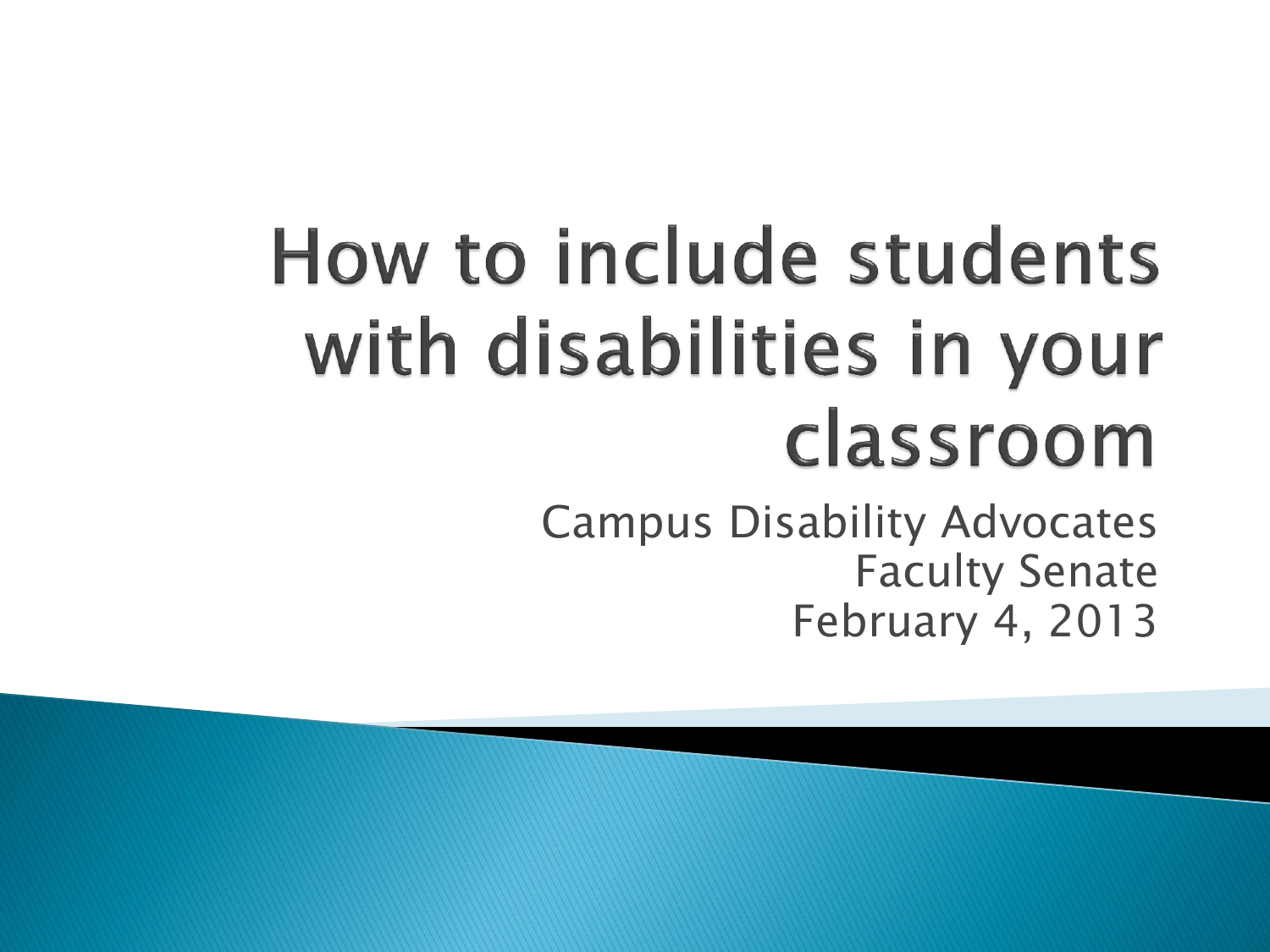#### Introduction

#### ▶ Campus Disability Advocates

- representatives and advocates of students with disabilities, not of the Office of Disability Services
- ▶ Beginning of the semester procedure
- ▶ Here to provide guidance about how to accommodate and, more importantly, treat students with all kinds of disabilities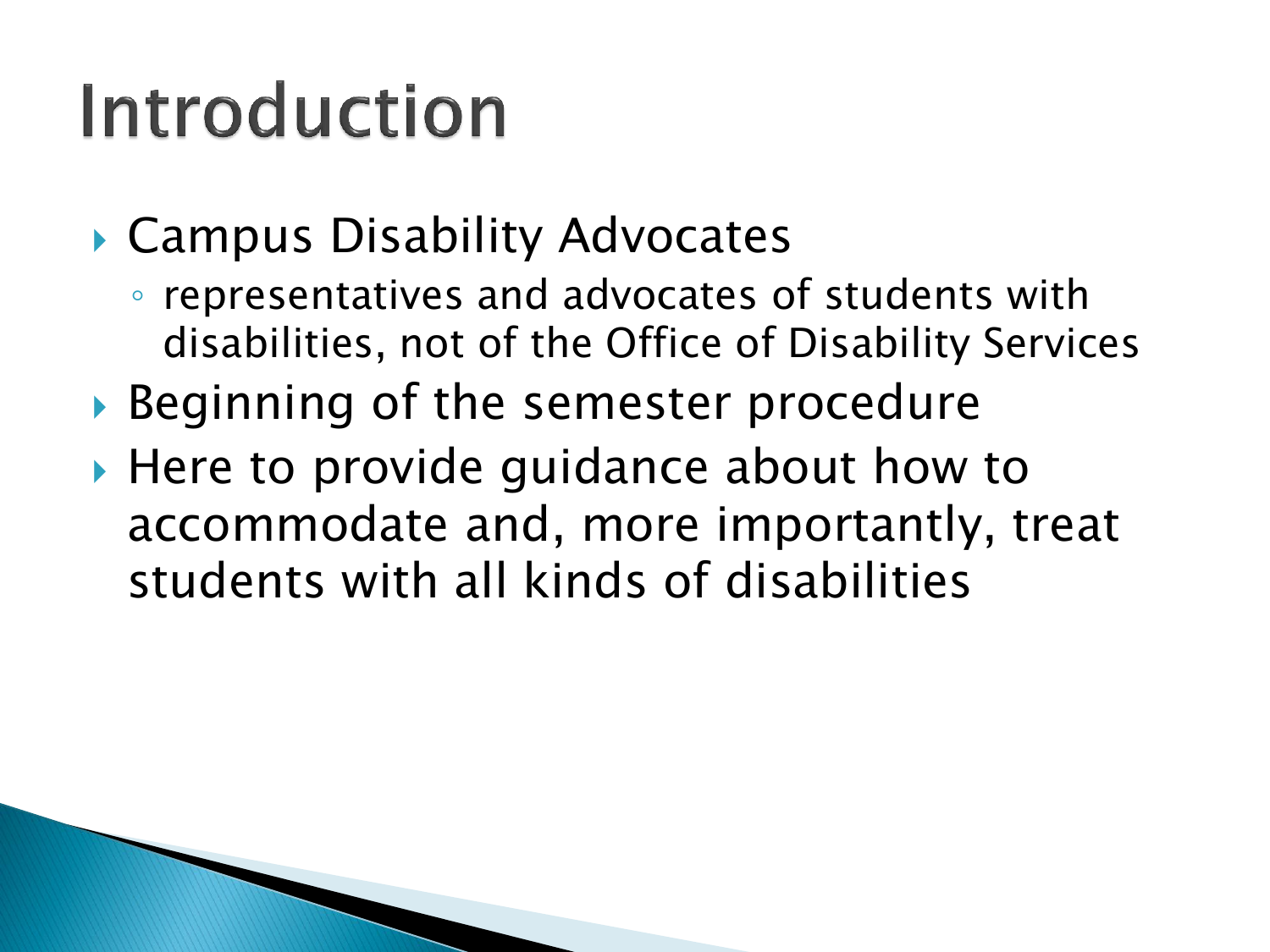#### Case studies - general groups of disability

- **Learning**
- ▶ Sensory
- Psychological
- **Mobility**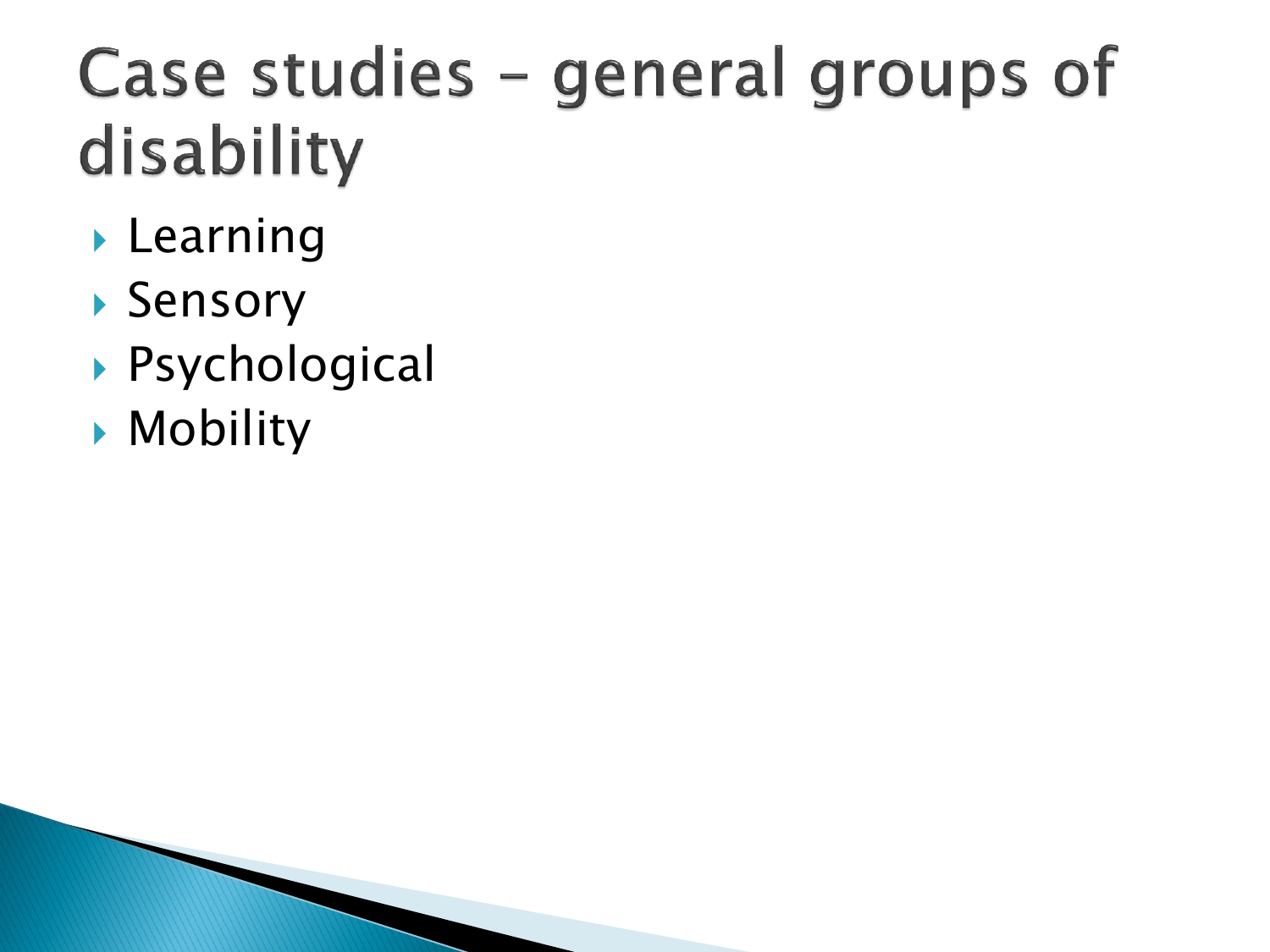## Learning

- ▶ Extra test time
- ▶ More accessible font on a test
- ▶ Printed notes
- ▶ Extra help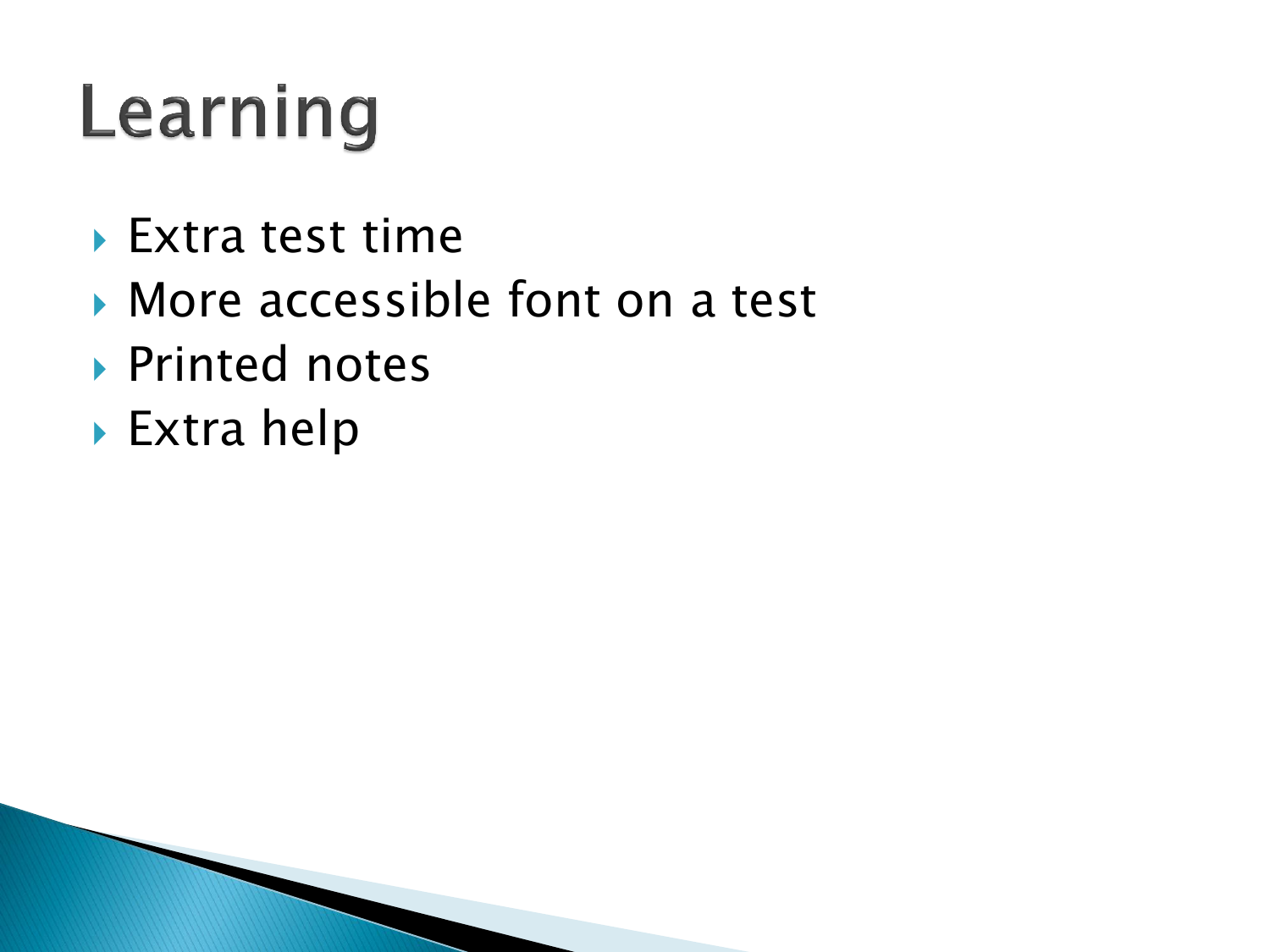# Psychological

- Extra test time
- ▶ Special testing conditions
	- silence
	- comforting music
- **Flexibility with schedule**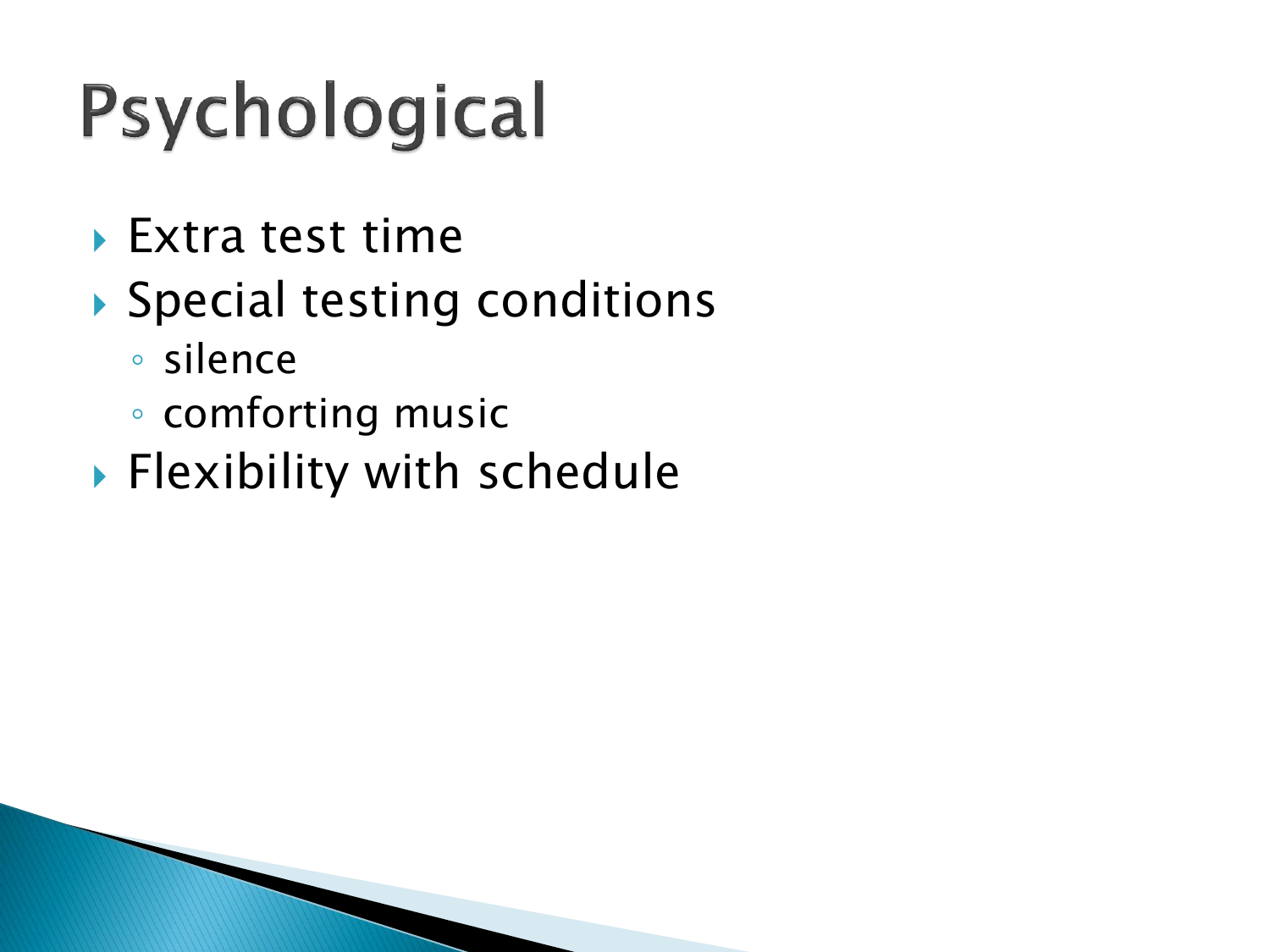# Sensory - Visually impaired

- ▶ Large print notes/books
- $\triangleright$  Seat in front of the class
- Verbal cues
	- for example, say the person's name when he/she is being called on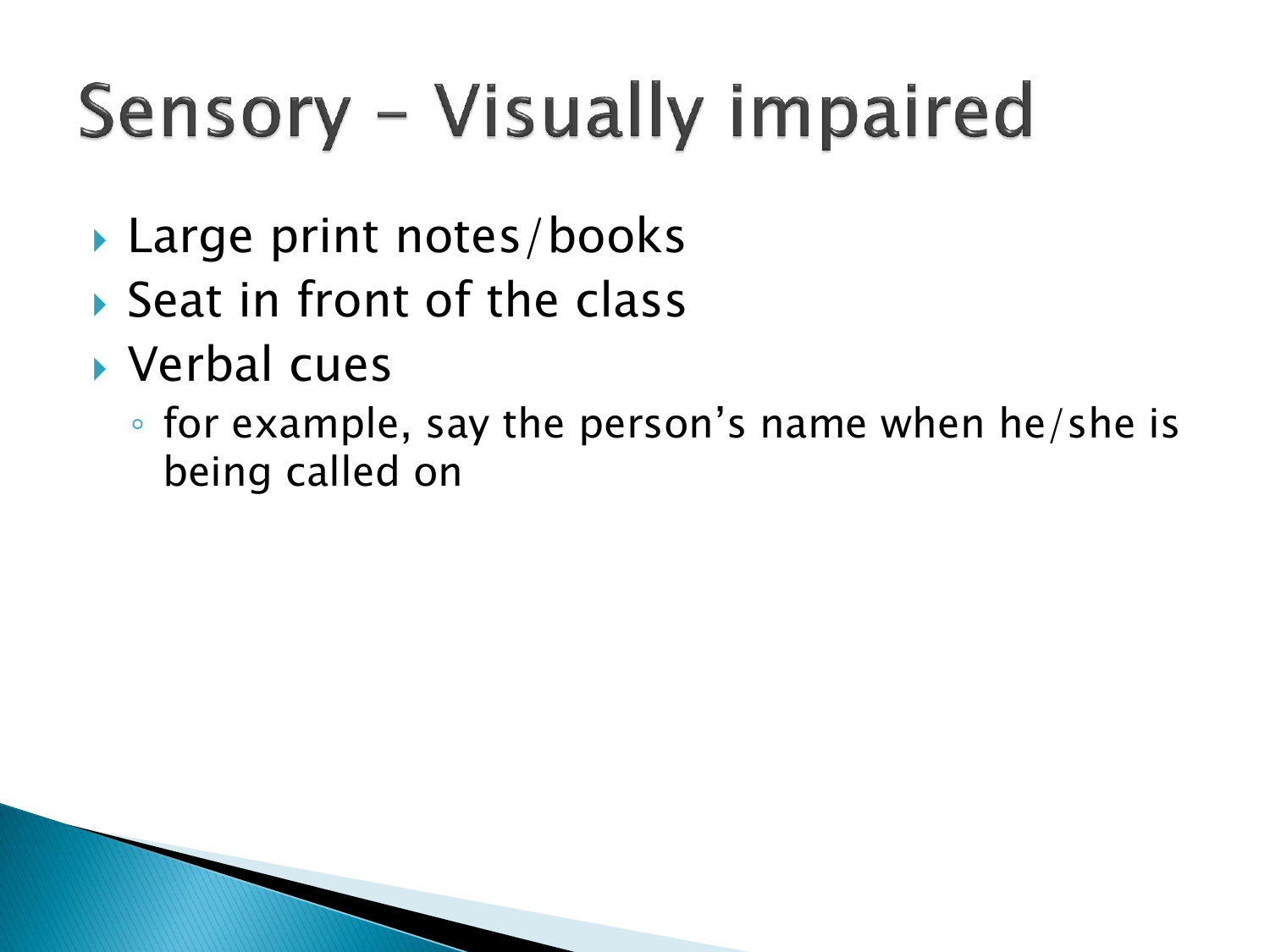## **Sensory - Deafness**

- **Interpreter**
- ▶ Lecturer facing the class
- ▶ Unblocked view of the board
- ▶ Explicit and comprehensive notes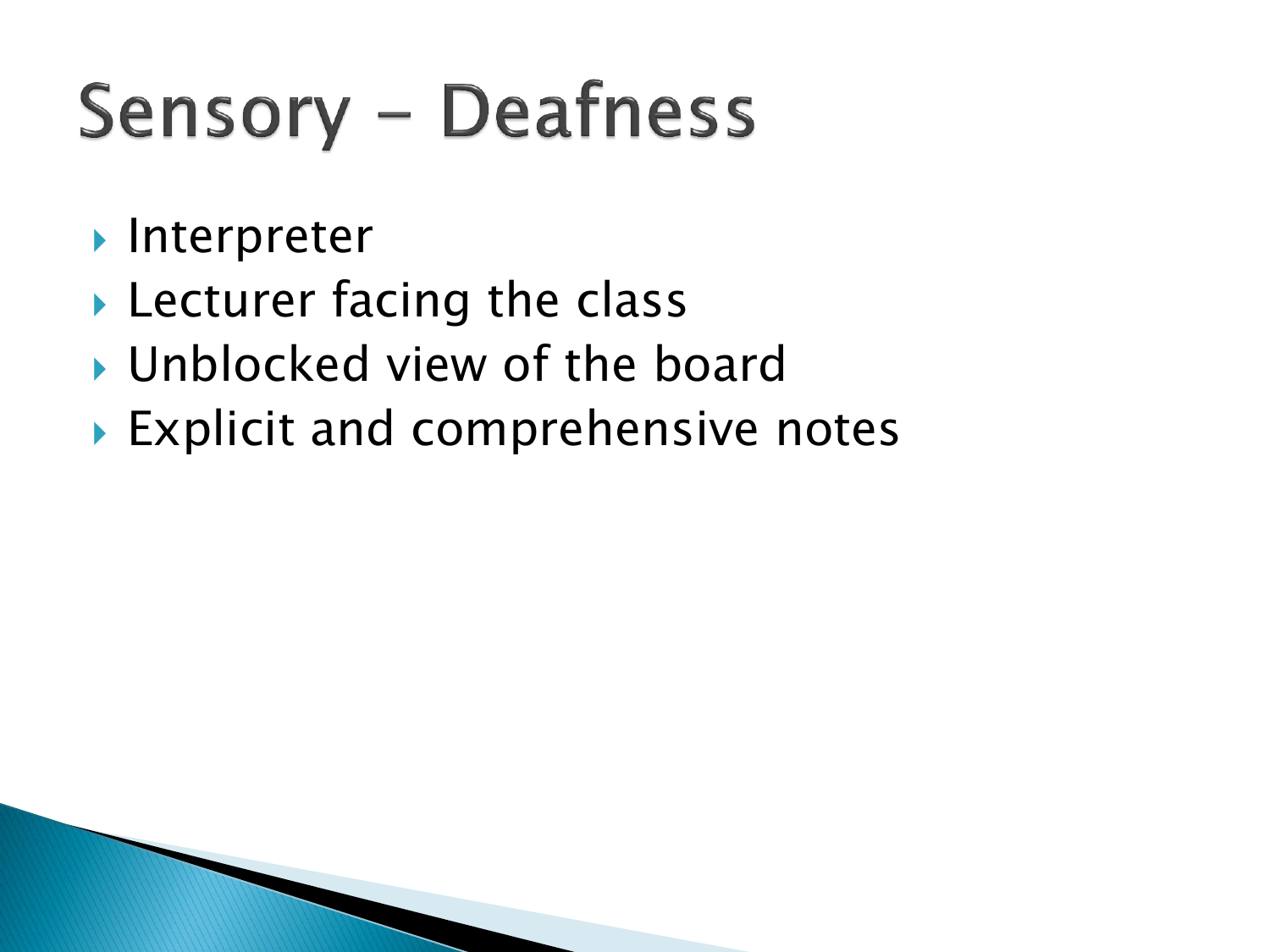# **Mobility**

- Wider desk
- ▶ Ample space to maneuver
- ▶ Alternatives to bringing heavy books/materials to class
- Extra time between classes
- Understanding of an inflexible schedule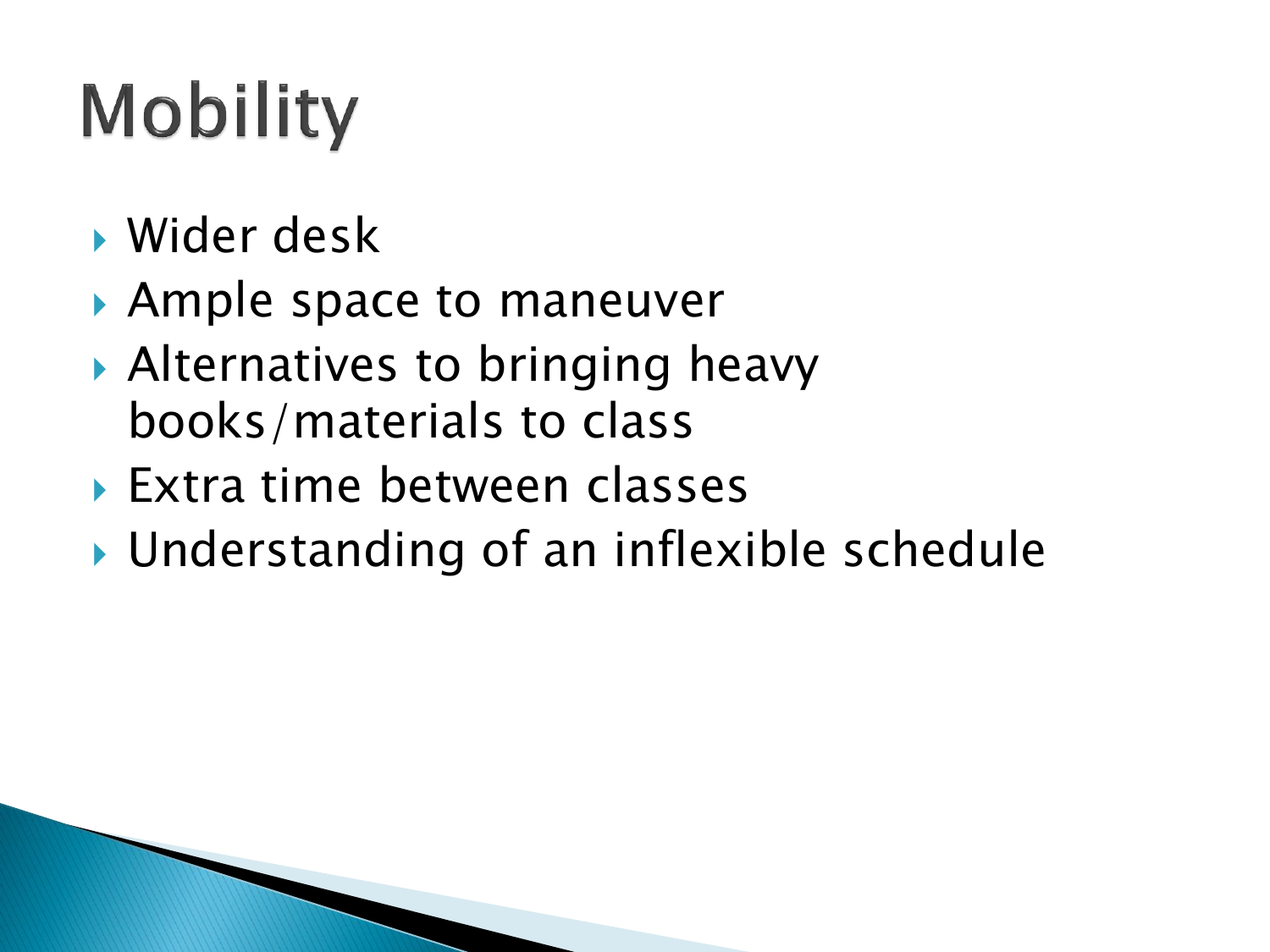## **Words to avoid**

- Retarded
- $\blacktriangleright$  Hearing impaired
- **Handicap**
- Crippled
- Differently-abled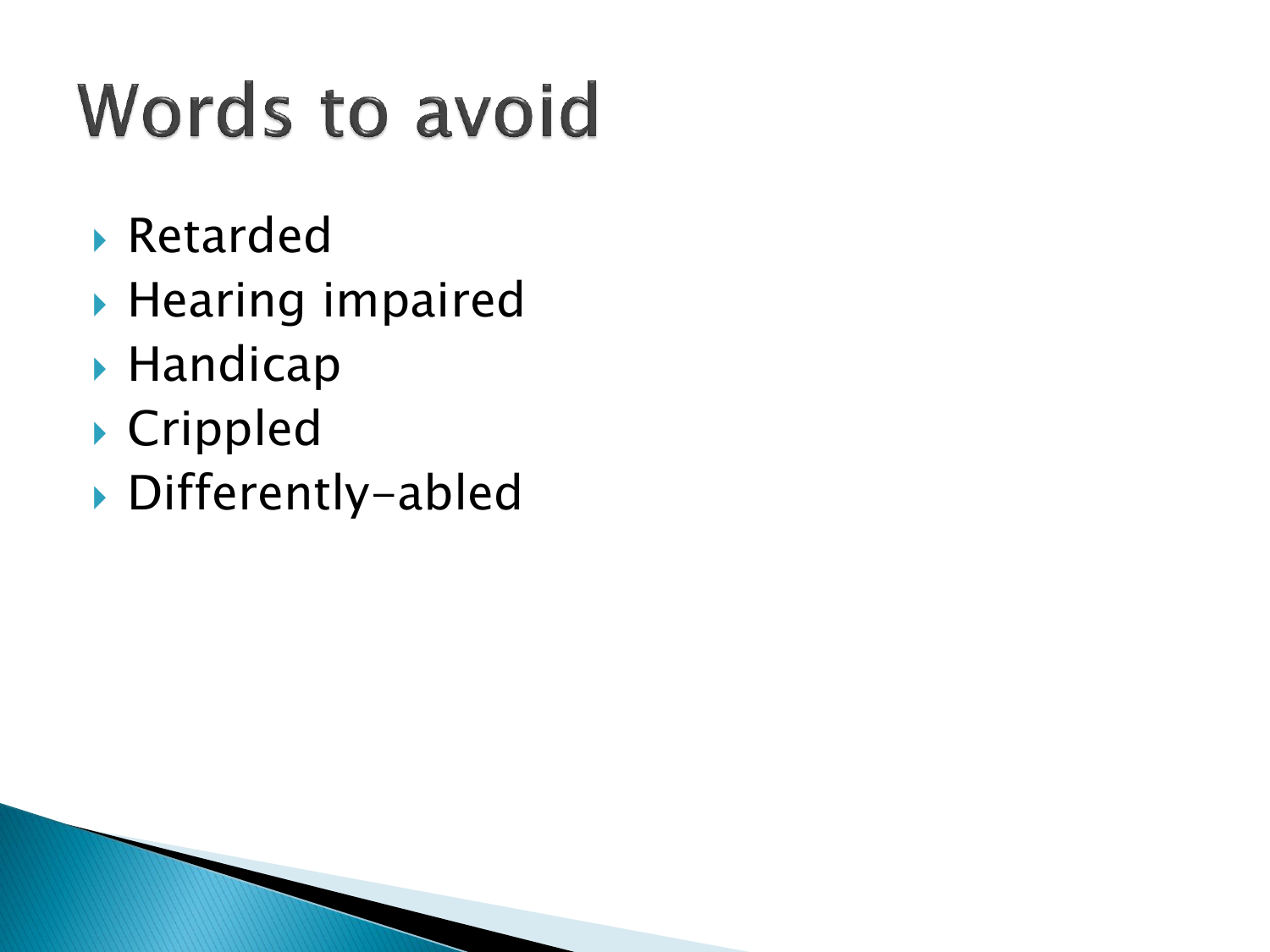#### **Necessities common to every** situation

- **Talk to the student**
- ▶ Be discreet
- Do not push to provide more help than is desired
- Avoid jokes, undue comments, or personal questions
- ▶ Don't feel awkward or nervous
- Be flexible with the class schedule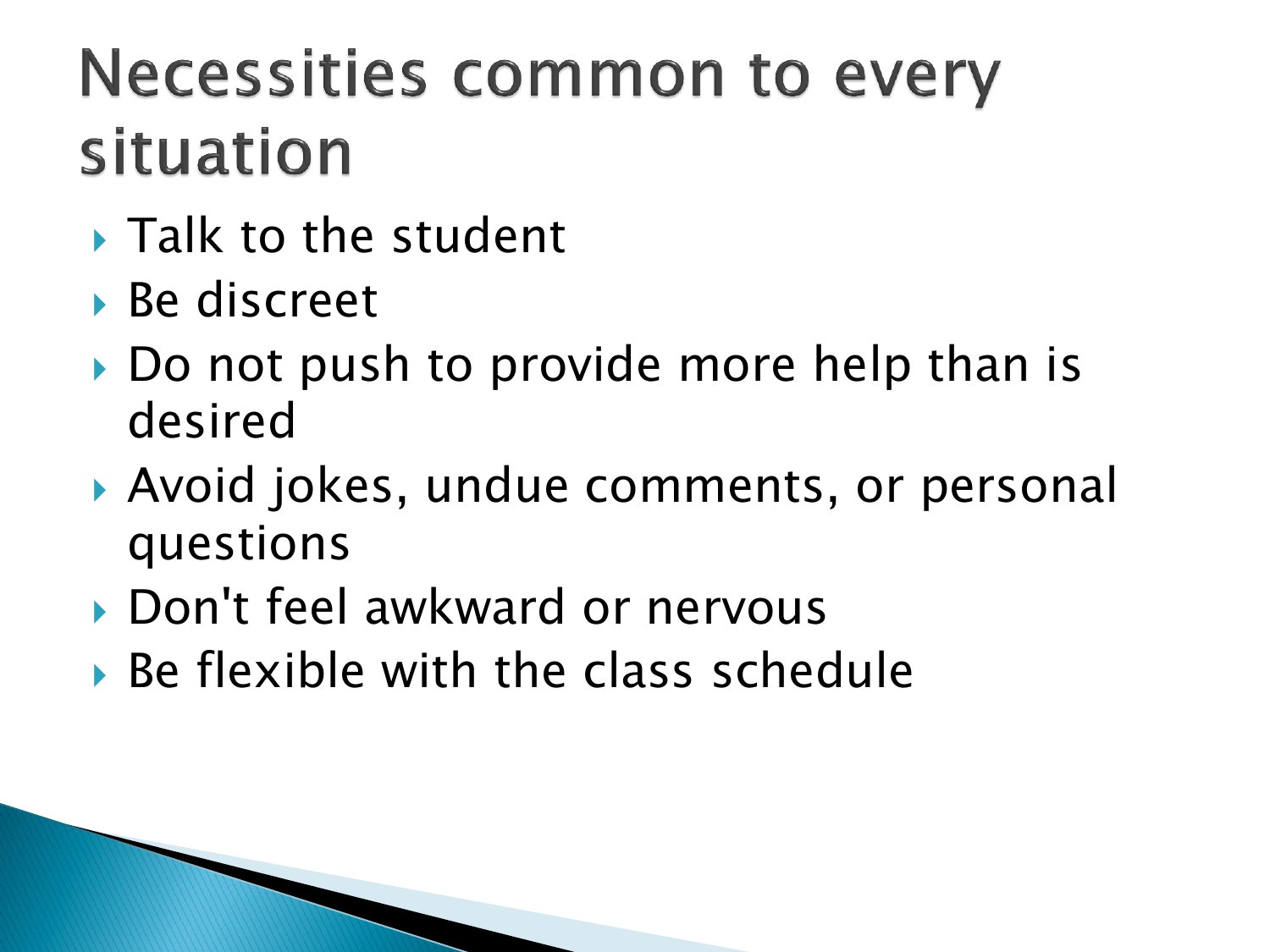#### Necessities, cont.

- ▶ Be understanding of situations you have never encountered
- Accept students' ways they have developed of accommodating themselves
- Understand that students with disabilities are not trying to gain an unfair advantage
- $\triangleright$  Know that you are required by law to make accommodations
- Don't make students defend their accommodation requirements to you
- Remember the "Spirit of the ADA"